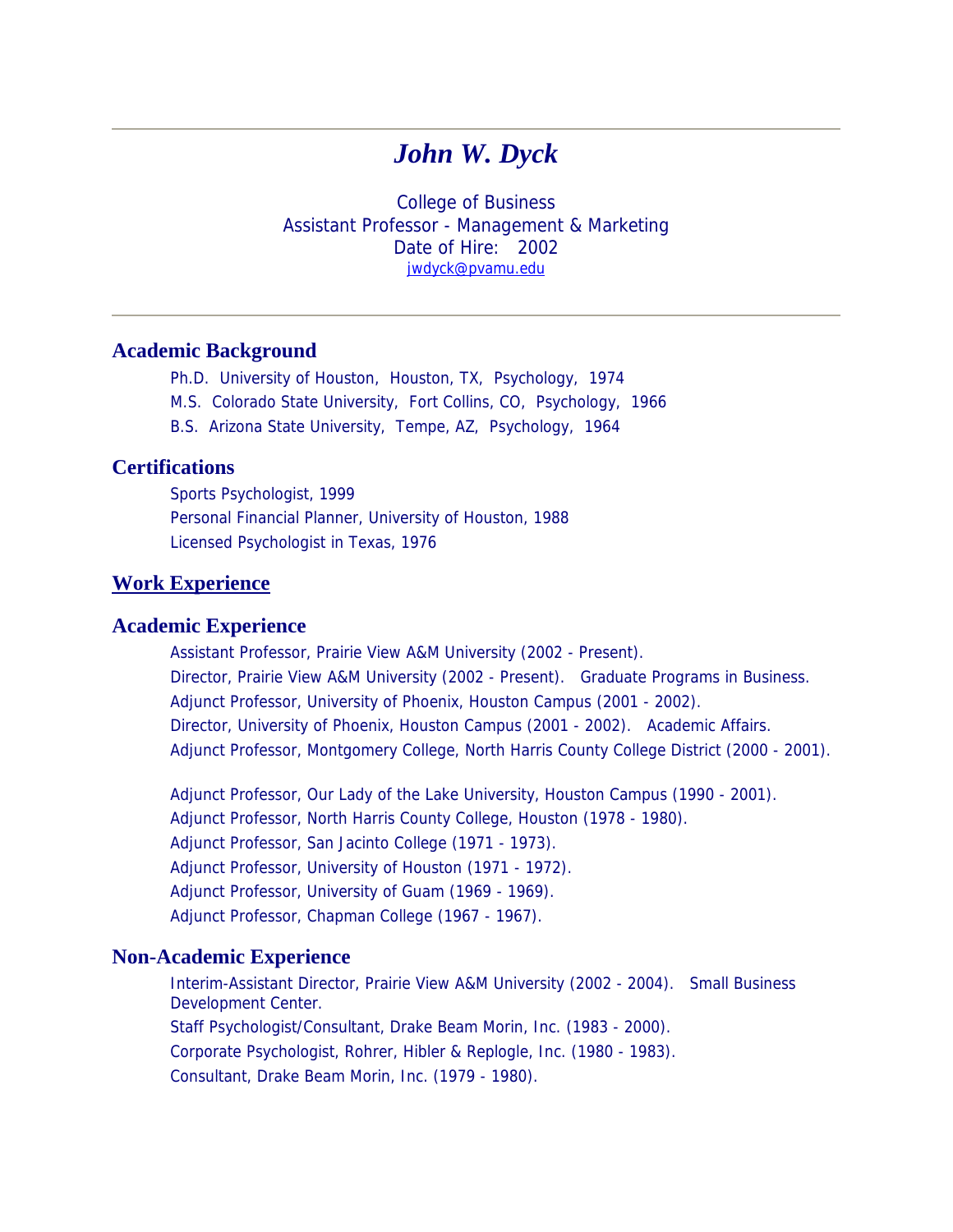Manager of Manpower Planning; Human Resources Rep., Mgmt. Info. Sys.; Management Development, Brown & Root, Inc. (1975 - 1979).

Psychologist, Texas Department of Corrections (1973 - 1975).

Contractor, National Aeronautical Space Administration (NASA) Johnson Space Center (1970 - 1974). Crew Systems Section.

#### **Intellectual Contributions:**

## **Refereed Articles**

Nelson, G. & Dyck, J. (2005). Forbearance in Leadership: Opportunities and Risks Involved in Cutting Followers Some Slack. Leadership Quarterly, 16, 53-70.

Blakeney, R., Broenen, R., Dyck, J., Frank, B., Glenn, D., et al., (2002). Implications of the Results of a Job Analysis of I-O Psychologists. The Industrial-Organizational Psychologist, 39  $(4)$ , 29-37.

## **Non-Refereed Articles**

Waldron, R. & Dyck, Jr., J. W. (1976). Inmate Needs: Inmate and Correctional Employee Perceptions. American Criminal Justice Association Journal.

#### **Presentation of Non-Refereed Papers**

#### **National**

Dyck, J. W. (1995, July). Managing Your Career. Invited presentation at International Association of Arena Managers, Denver, Colorado.

Dyck, J. W. (1995, July). *Violence in the Workplace.* Invited presentation at International Association of Arena Managers, Denver, Colorado.

Dyck, J. W. (1995, June). Career Management. Invited presentation at Clear Creek National Managers Association, Clear Creek, Texas.

Dyck, J. W. (1994, November). *Violence in the Workplace.* Invited presentation at Link National Managers Association, Houston, Texas.

Dyck, J. W. (1989, October). Work Options. Invited presentation at American Association of Retired People, Houston, Texas.

Dyck, J. W. (1988, October). Work Options. Invited presentation at American Association of Retired People, Houston, Texas.

Dyck, J. W. (1986, March). *Job Search Strategies.* Invited presentation at Houston Geological Society, Houston, Texas.

Dyck, J. W. (1986, February). Job Search Strategies. Invited presentation at National Geologists Society, Houston, Texas.

Dyck, J. W. (1985, May). Dynamics in Human Resources Development. Invited presentation at Cellular Communications Services Association, Dallas, Texas.

Dyck, J. W. (1983, August). *Outplacement Issues.* Invited presentation at American Psychological Association, Los Angeles, California.

#### **Regional**

Dyck, J. W. (1998, October). *Violence in the Workplace.* Invited presentation at Texas Psychological Association, Houston, Texas.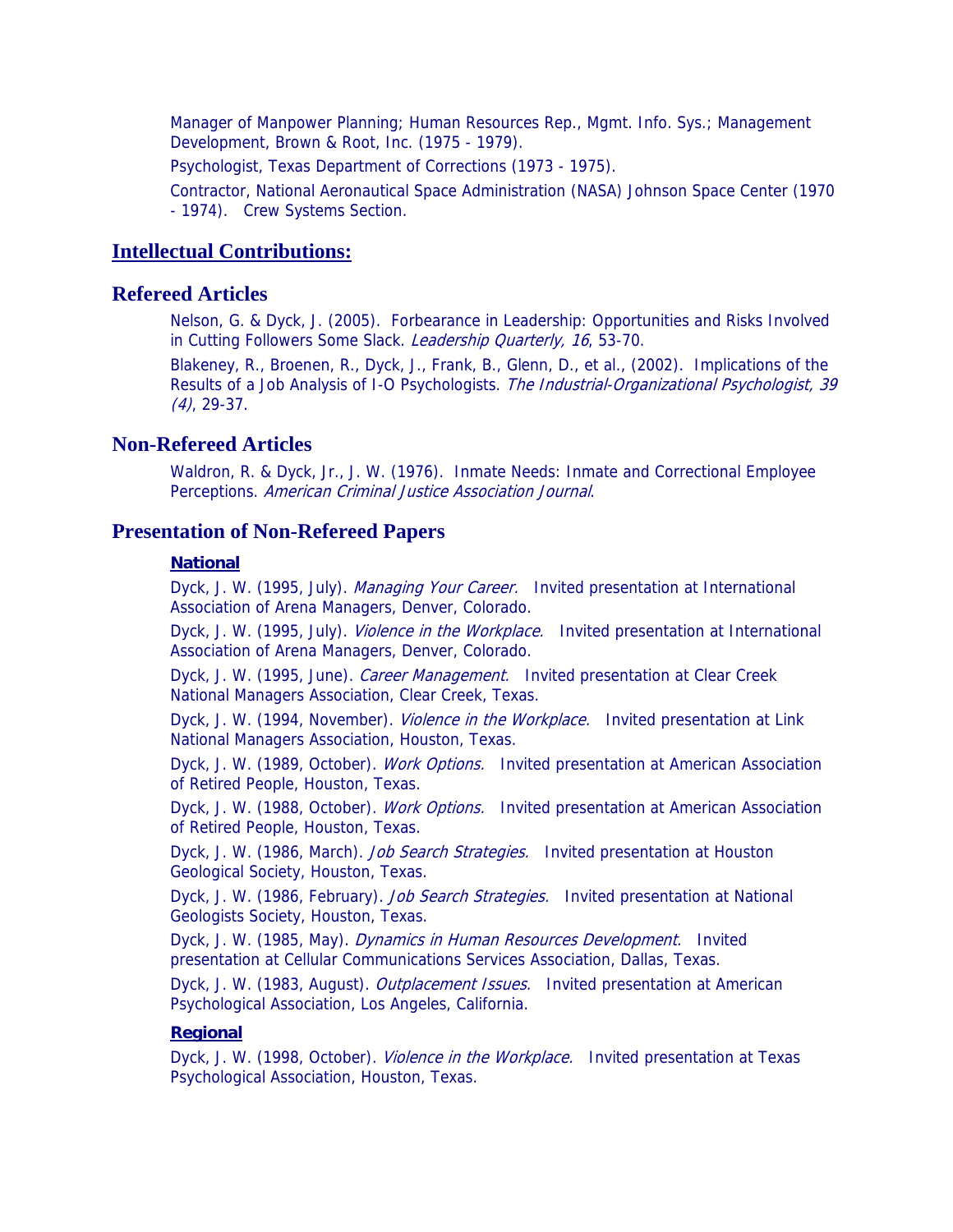Dyck, J. W. (1995, July). *Violence in the Workplace.* Invited presentation at Texas Workers Compensation Commission, Austin, Texas.

Dyck, J. W. (1994, May). *Violence in the Workplace.* Invited presentation at Texas State Personnel Administrators Association, Austin, Texas.

Dyck, J. W. (1992, June). Managing the Workforce 2000. Invited presentation at Special Librarians Association of Texas, Houston, Texas.

Dyck, J. W. (1984, November). Current Issues in Outplacement. Invited presentation at Texas Psychological Association, Houston, Texas.

#### **Local**

Dyck, J. W. (2006, January). Research and Current Practices in the Use of Performance Management Systems. ENSER, Inc. Senior Management Team Meeting, Tampa, Florida.

Nelson, G. W. & Dyck, J. W. (2006, January). Forbearance in Leadership. Prairie View A&M University College of Business, Prairie View, Texas.

Dyck, J. W. (1999, May). Career Decision Workshop. Invited presentation at Houston Geological Society, Houston, Texas.

Dyck, J. W. (1994, May). *Violence in the Workplace.* Invited presentation at Bay Area Human Resource Managers Association, Baytown, Texas.

Dyck, J. W. (1994, March). *Violence in the Workplace.* Invited presentation at Austin Human Resource Managers Association, Austin, Texas.

Dyck, J. W. (1993, October). *Violence in the Workplace.* Invited presentation at DBM Professional Meeting, Houston, Texas.

Dyck, J. W. (1993, September). *Violence in the Workplace.* Invited presentation at DBM Professional Meeting, San Antonio, Texas.

Dyck, J. W. (1993, June). *Violence in the Workplace.* Invited presentation at Clear Lake Human Resource Managers Association, Clear Lake, Texas.

Dyck, J. W. (1993, June). *Employment Trends.* Invited presentation at Society of Hispanic Engineers, Clear Lake Chapter, Clear Lake, Texas.

Dyck, J. W. (1993, April). *Violence in the Workplace.* Invited presentation at DBM Professional Meeting, Austin, Texas.

Dyck, J. W. (1993, February). Success Factors for Human Resource Professionals. Invited presentation at Houston Human Resource Managers Association, Houston, Texas.

Dyck, J. W. (1992, August). Job Search Strategies of the Disabled. Invited presentation at Mayor's Conference on Americans with Disabilities Act, Houston, Texas.

Dyck, J. W. (1992, May). *Workforce 2000.* Invited presentation at Houston Records Management Association, Houston, Texas.

Dyck, J. W. (1991, November). Surviving Corporate Politics. Invited presentation at Houston Records Management Association, Houston, Texas.

Dyck, J. W. (1991, June). Alternative Career Options. Invited presentation at Society of Petroleum Engineers, Houston Chapter, Houston, Texas.

Dyck, J. W. (1991, February). *Interviewing for Human Resources Professionals.* Invited presentation at Houston Human Resource Managers Association, Houston, Texas.

Dyck, J. W. (1985, November). Managing Your Boss. Invited presentation at Women in Construction, Houston Chapter, Houston, Texas.

Dyck, J. W. (1984, May). Supervisory Practices. Invited presentation at Northwest Houston Professional Women's Association, Houston, Texas.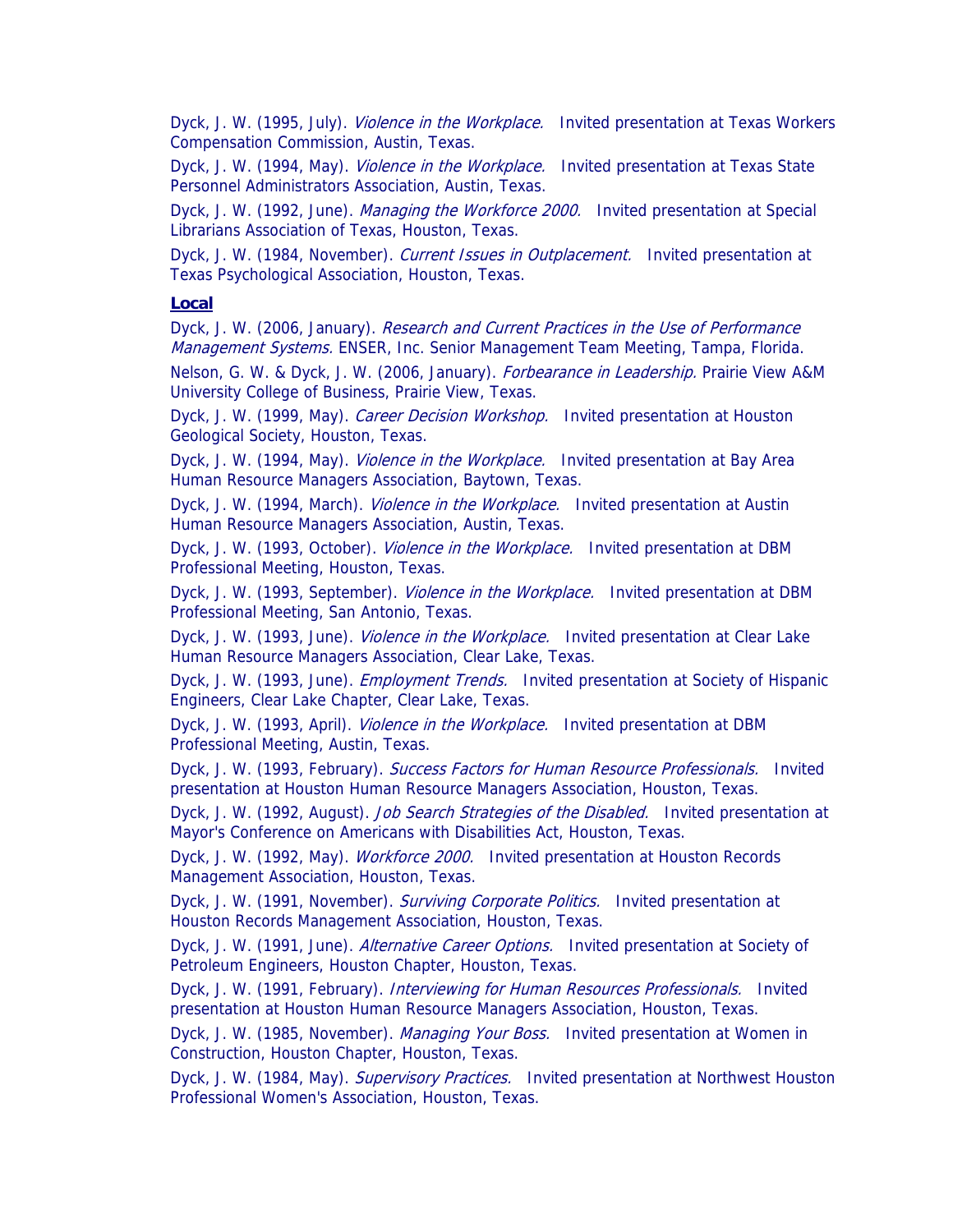# **Dissertation**

Muscle Fatigue in Selected Lower Limb Muscle Groups While Walking in a Full Pressure Suit

## **Service:**

## **Service to the University**

#### **College assignments:**

#### **Chair:**

2008-2009: Mission and Strategic Planning (Co-Chair) 2005-2006: Recruitment and Retention Committee 2005-2006: Mission and Objectives Committee 2004-2005 through 2007-2008: Mission and Objectives (Co-Chair) 2004-2005 through 2005-2006: Recruitment and Retention Committee (Co-Chair)

#### **Faculty Advisor:**

2005-2006: Business Plan Competition Team Coordinator 2005-2006: Graduate Business Student and Alumni Association

## **Member:**

2007-2008: Accreditation Committee 2006-2007 through 2007-2008: Graduate Committee 2005-2006: Business Faculty Search Committee 2005-2006: Business Council 2005-2006 through 2007-2008: College of Business Faculty 2003-2004: Recruitment and Retention Taskforce 2003-2004 through 2008-2009: Business Council 2003-2004 through 2004-2005: Graduate Committee

# **University assignments:**

## **Member:**

2005-2006: University Development Think Tank Committee 2005-2006: University Cluster Committee, Finance Subcommittee 2005-2006: Internal Review Board 2005-2006: University Graduate Council

# **Service to the Profession**

#### **Member: Committee/Task Force**

1994-2005: Texas Industrial Organizational Psychologist (Regional). 1985-2005: Society of Industrial/Organizational Psychologists (National). 1974-2005: Texas Psychological Association (Regional).